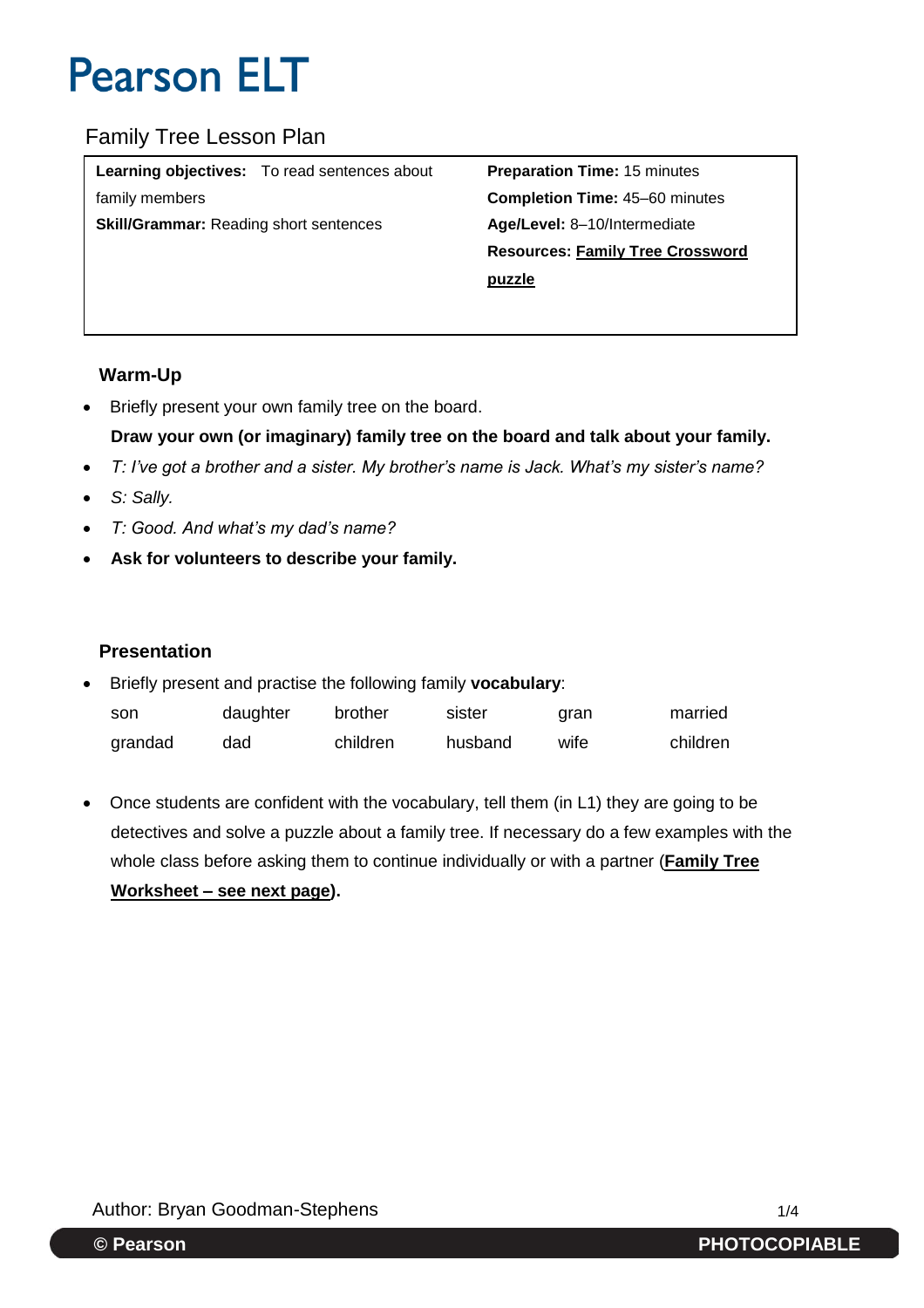## Family Tree Lesson Plan

## **Family Tree Worksheet**

### **1 Read the sentences and label the family tree**

|                                  | son                         | daughter | brother                                              | sister  | gran |  |
|----------------------------------|-----------------------------|----------|------------------------------------------------------|---------|------|--|
|                                  | grandad                     | dad      | children                                             | husband | wife |  |
|                                  |                             |          |                                                      |         |      |  |
| <b>Reading text</b>              |                             |          |                                                      |         |      |  |
| <b>Bryan Goodman-Stephens</b>    |                             |          |                                                      |         |      |  |
|                                  | Tom is Linda's dad.         |          |                                                      |         |      |  |
|                                  | Sylvia is Rosie's gran.     |          |                                                      |         |      |  |
| David is Tom's son.              |                             |          |                                                      |         |      |  |
| Mary has a brother and a sister. |                             |          |                                                      |         |      |  |
| Sylvia is Tom's wife.            |                             |          |                                                      |         |      |  |
| David is married to Hannah.      |                             |          |                                                      |         |      |  |
| David has two sisters.           |                             |          |                                                      |         |      |  |
|                                  |                             |          | Mary and Linda are not married and have no children. |         |      |  |
| David is Hannah's husband.       |                             |          |                                                      |         |      |  |
|                                  | Tom is Isabelle's grandad.  |          |                                                      |         |      |  |
|                                  | Rosie is Hannah's daughter. |          |                                                      |         |      |  |
|                                  | Greg has two sisters.       |          |                                                      |         |      |  |



Author: Bryan Goodman-Stephens 2/4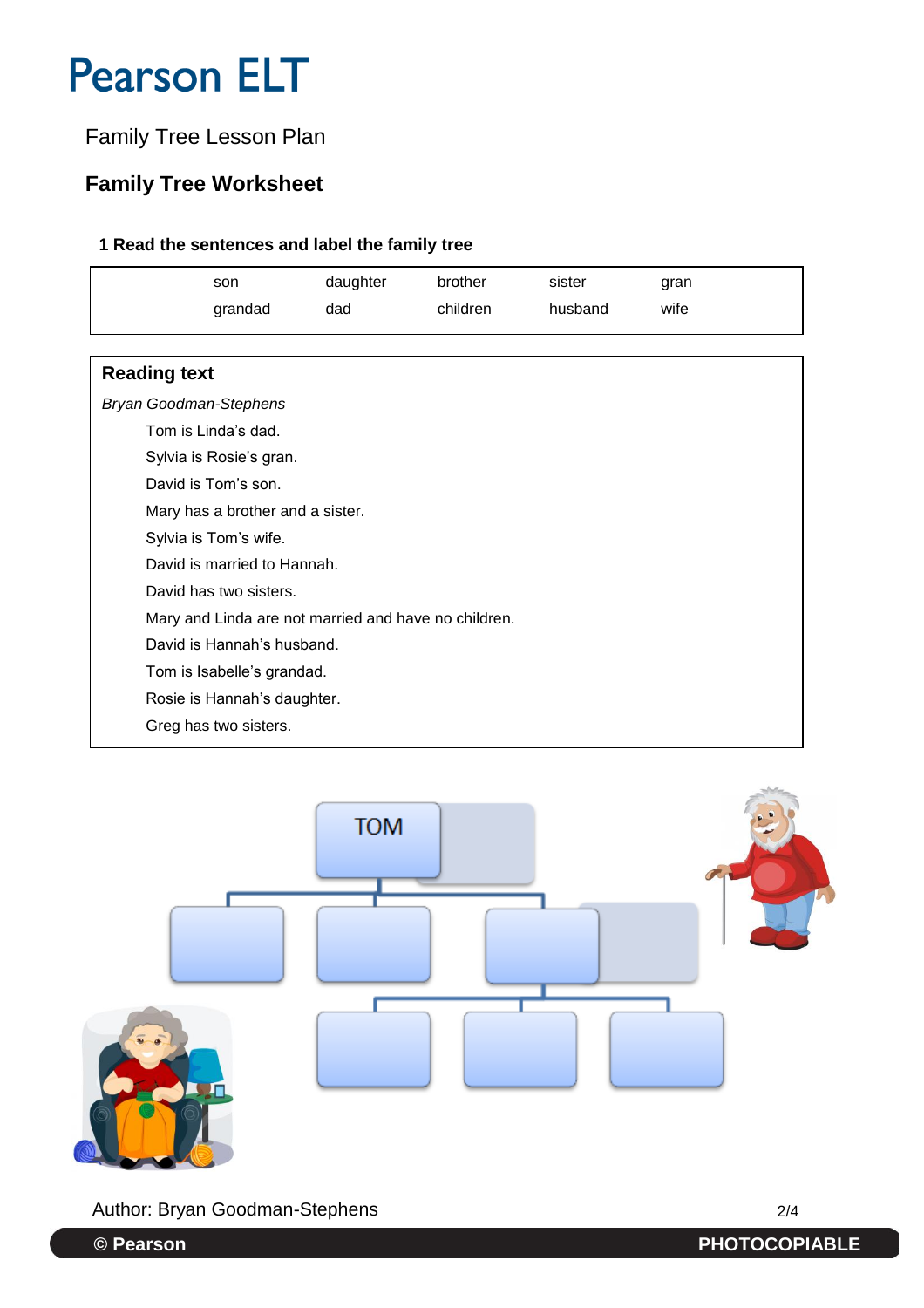## Family Tree Lesson Plan

### **Family Tree Worksheet Answer Key:**



### **Practice**

 Have students do the following unjumbling exercise in pairs. Collate the answer orally with the whole class

#### **Family Tree Filler**

Write these jumbled words on the board and ask students to work in pairs to work out what they are

| ≧rsis<br>$\sim$ $\sim$ $\sim$<br>متمد خان<br>nos<br>70<br>omer<br>$\sim$ $\sim$ $\sim$<br>$- - - - - -$<br>__<br>$\tilde{\phantom{a}}$ |
|----------------------------------------------------------------------------------------------------------------------------------------|
|----------------------------------------------------------------------------------------------------------------------------------------|

Then ask students to jumble up some of the other family words from the box and test their partners

| son     | daughter | brother  | sister  | gran |
|---------|----------|----------|---------|------|
| grandad | dad      | children | husband | wife |

### Author: Bryan Goodman-Stephens 3/4